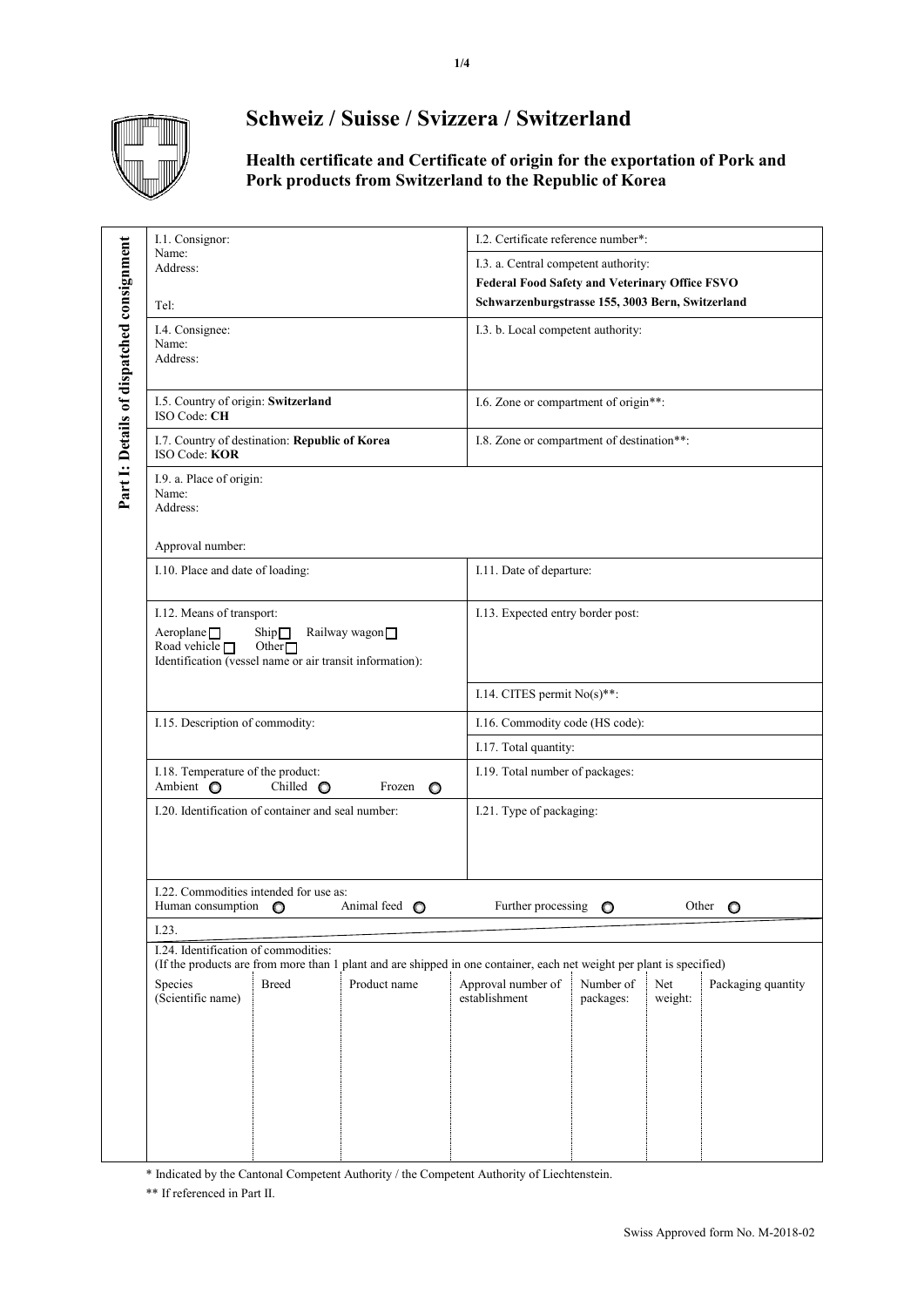|                                           | Switzerland                                                                                          |                                                                                                           | <b>Pork and Pork products</b>       |                                      |                                                                                         |  |  |  |
|-------------------------------------------|------------------------------------------------------------------------------------------------------|-----------------------------------------------------------------------------------------------------------|-------------------------------------|--------------------------------------|-----------------------------------------------------------------------------------------|--|--|--|
|                                           |                                                                                                      |                                                                                                           | I.2. Certificate reference number*: |                                      |                                                                                         |  |  |  |
|                                           | I.24. Identification of commodities:                                                                 |                                                                                                           |                                     |                                      |                                                                                         |  |  |  |
| Part I: Details of dispatched consignment | Name of the slaughterhouses,<br>processing plants or meat packaging<br>plants and storage facilities | Addresses of the slaughterhouses,<br>processing plants or meat packaging<br>plants and storage facilities |                                     | Approval number of<br>establishments | Starting and<br>finishing dates of<br>butchering and<br>processing or<br>packaging meat |  |  |  |
|                                           |                                                                                                      |                                                                                                           |                                     |                                      |                                                                                         |  |  |  |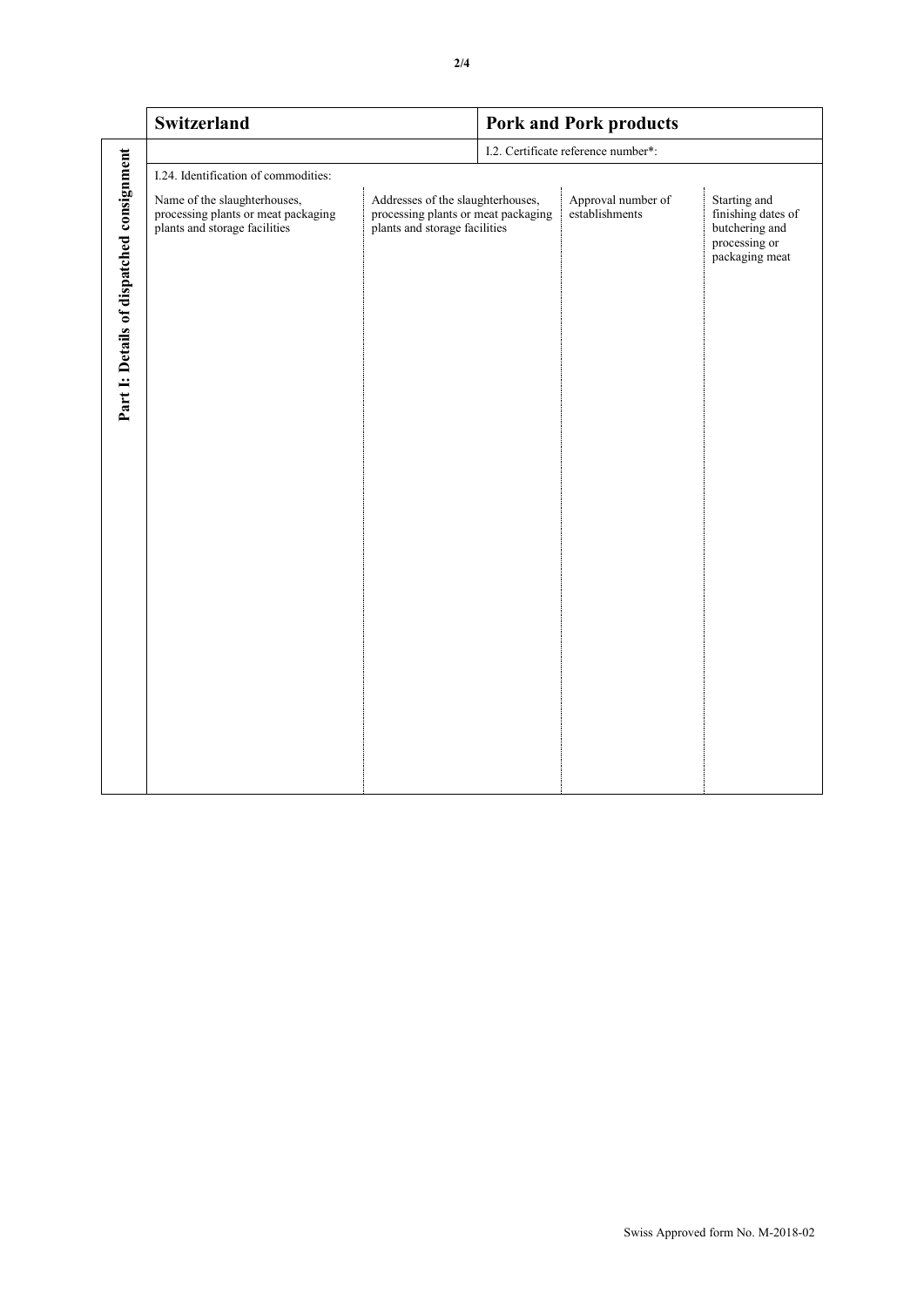|                                  | Switzerland                                                                                                                                                                                                 |                                                                                                                                                                                                        | <b>Pork and Pork products</b>                                                                                                                                                                                                                                                                                                                                                                   |  |  |  |  |
|----------------------------------|-------------------------------------------------------------------------------------------------------------------------------------------------------------------------------------------------------------|--------------------------------------------------------------------------------------------------------------------------------------------------------------------------------------------------------|-------------------------------------------------------------------------------------------------------------------------------------------------------------------------------------------------------------------------------------------------------------------------------------------------------------------------------------------------------------------------------------------------|--|--|--|--|
|                                  |                                                                                                                                                                                                             | <b>II. Zoosanitary attestation</b>                                                                                                                                                                     | I.2. Certificate reference number*:                                                                                                                                                                                                                                                                                                                                                             |  |  |  |  |
| Part II: Zoosanitary attestation | The undersigned Officer certifies that the product(s) of animal origin described above satisfy(ies) the following requirements:                                                                             |                                                                                                                                                                                                        |                                                                                                                                                                                                                                                                                                                                                                                                 |  |  |  |  |
|                                  |                                                                                                                                                                                                             | diseases.                                                                                                                                                                                              | II.1.1. There has been no occurrence of foot-and-mouth disease and classical swine fever (except for wild pigs) for a period of 12<br>months; vesicular stomatitis, swine vesicular disease (SVD) and rinderpest for a period of two years; African swine fever<br>for three years in the exporting country prior to export. Further, the animals have not been vaccinated against any of these |  |  |  |  |
|                                  | II.1.2.                                                                                                                                                                                                     | prior to butchering. Furthermore, said farms are located in areas that are not subject to epidemic prevention measures<br>implemented by the veterinary authorities of Switzerland.                    | Farms that produce swine to be butchered to produce export pork have not experienced an occurrence of Brucellosis for a<br>minimum period of three years; anthrax for a minimum of two years or Aujeszky's disease for a minimum of 12 months                                                                                                                                                   |  |  |  |  |
|                                  | II.1.3.                                                                                                                                                                                                     | Any slaughterhouse, meat-packaging facility, processing plant, or storage facility (hereinafter "export establishments")<br>involved in producing export pork have satisfied the following conditions: |                                                                                                                                                                                                                                                                                                                                                                                                 |  |  |  |  |
|                                  |                                                                                                                                                                                                             | a.<br>on on-site inspections or other methods.                                                                                                                                                         | Export workplaces refer to those registered according to the relevant regulations of the exporting country. In selecting<br>export establishments, the government of Switzerland has checked for hygiene and has notified the Korean government<br>of those establishments that are deemed suitable. The Korean government already approved such establishments based                           |  |  |  |  |
|                                  |                                                                                                                                                                                                             | b.<br>passed regular hygiene inspections conducted by the government.                                                                                                                                  | Export establishments are under the supervision of the government in terms of maintaining proper hygiene and have                                                                                                                                                                                                                                                                               |  |  |  |  |
|                                  |                                                                                                                                                                                                             | c.<br>which the Korean government has banned their import.                                                                                                                                             | Export establishment are not located in areas contaminated with an outbreak of disease or in the quarantine areas listed<br>above in number II.1.2 and II.1.3. Furthermore, while preparations for exporting to Korea were underway they did not<br>handle Artiodactyla animals or products thereof that have been produced from or have passed through countries from                          |  |  |  |  |
|                                  |                                                                                                                                                                                                             | d.<br>to Korea.                                                                                                                                                                                        | Export establishments will retain the original daily records of butchering, packaging, processing and storage for a<br>period of no less than two years and these records include related information such as farms of origin for pork exported                                                                                                                                                 |  |  |  |  |
|                                  | II.1.4.                                                                                                                                                                                                     | Export pork has met the following conditions:                                                                                                                                                          |                                                                                                                                                                                                                                                                                                                                                                                                 |  |  |  |  |
|                                  |                                                                                                                                                                                                             | a.<br>country and is suitable for human consumption. In particular, the test results were negative for trichinellosis,<br>cysticercosis and hydatidosis.                                               | Export pork was produced from swine proven to be healthy through ante-mortem as well as post-mortem inspection<br>conducted within an export establishment by a veterinarian officially authorized by the government of the exporting                                                                                                                                                           |  |  |  |  |
|                                  |                                                                                                                                                                                                             | b. When butchering, dissection, processing, packaging and storage were performed in the production of export pork,                                                                                     | animals and their products that are not of an identical or higher level of hygiene were not handled at the same location.                                                                                                                                                                                                                                                                       |  |  |  |  |
|                                  |                                                                                                                                                                                                             | c.                                                                                                                                                                                                     | The exported products have to meet the conditions set by the Korean government in relation to residuals (antibiotics,<br>pesticides, hormones), microorganisms, radiation, ionization, and food additives (preservatives, meat tenderizer etc.)                                                                                                                                                 |  |  |  |  |
|                                  |                                                                                                                                                                                                             | The pork meat used to make processed meat products should meet the conditions to export to Korea.<br>d.                                                                                                |                                                                                                                                                                                                                                                                                                                                                                                                 |  |  |  |  |
|                                  |                                                                                                                                                                                                             | e.<br>packaging material used in packaging is sanitary and non-injurious to human health.                                                                                                              | The pork meat was treated in a safe manner so as to prevent contamination with any pathogenic organisms, and the                                                                                                                                                                                                                                                                                |  |  |  |  |
|                                  |                                                                                                                                                                                                             | The identification mark of the export establishment is marked on the contents or package.<br>f.                                                                                                        |                                                                                                                                                                                                                                                                                                                                                                                                 |  |  |  |  |
|                                  |                                                                                                                                                                                                             | g.<br>health, has to be notified to the Korean government in advance.                                                                                                                                  | The health mark / identification mark, ensuring that the meat has been treated in a manner not harmful to human                                                                                                                                                                                                                                                                                 |  |  |  |  |
|                                  | II.2.                                                                                                                                                                                                       |                                                                                                                                                                                                        |                                                                                                                                                                                                                                                                                                                                                                                                 |  |  |  |  |
|                                  | The government of the exporting country has to notify to the Korean government, if any approved establishment stops exporting for<br>the reason of bankruptcy or shutdown, or cancellation of the approval. |                                                                                                                                                                                                        |                                                                                                                                                                                                                                                                                                                                                                                                 |  |  |  |  |
|                                  |                                                                                                                                                                                                             |                                                                                                                                                                                                        |                                                                                                                                                                                                                                                                                                                                                                                                 |  |  |  |  |

\* Indicated by the Cantonal Competent Authority / the Competent Authority of Liechtenstein.